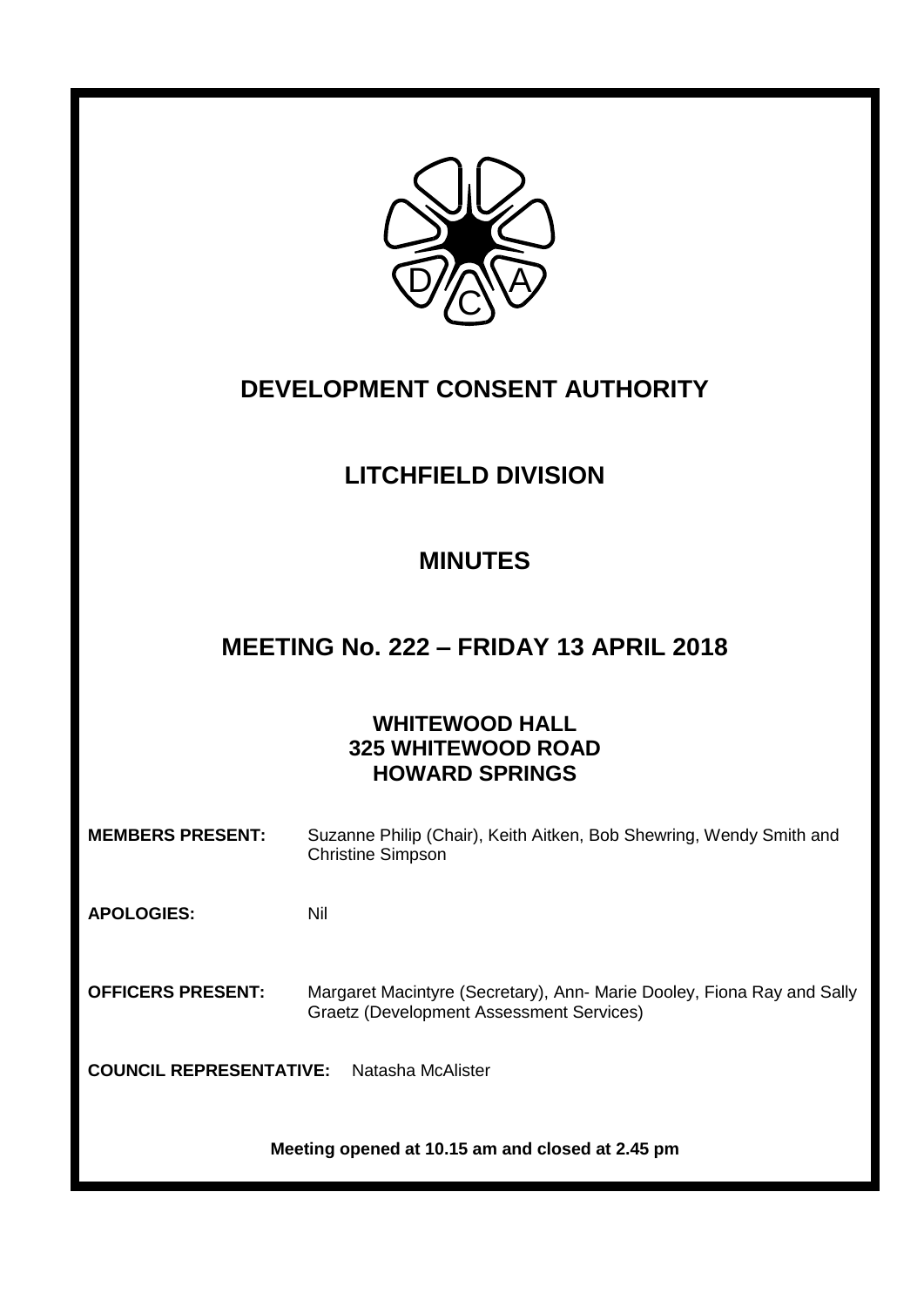**MINUTES RECORD THE EVIDENTIARY STAGE AND THE DELIBERATIVE STAGE SEPARATELY. THESE MINUTES RECORD THE DELIBERATIVE STAGE. THE TWO STAGES ARE GENERALLY HELD AT DIFFERENT TIME DURING THE MEETING AND INVITEES ARE PRESENT FOR THE EVIDENTIARY STAGE ONLY.**

#### **ITEM 1 INTENSIVE ANIMAL HUSBANDRY (CROCODILE FARM) IN FOUR STAGES PA2017/0543 LOT 21 (35) WARREN ROAD, HUNDRED OF GUY APPLICANT ELTON CONSULTING**

DAS tabled further information from the applicant.

Mrs Hanna Steevens (Elton Consulting) and Ms Charlene O'Sullivan (BA Crocs) attended.

Submitters in attendance: Ms Mara Berg, Mr Jim Patton and Mr Andrew Bergs.

**RESOLVED** That, pursuant to section 53(c) of the *Planning Act*, the Development Consent **53/18** Authority refuse to consent to the application to develop Lot 21, (35) Warren Road, Hundred of Guy for the purpose of intensive animal husbandry (crocodile farm) in four stages for the following reasons:

#### **REASONS FOR THE DECISION FOR REFUSAL**

1. Pursuant to section 51(a) of the *Planning Act*, the consent authority must take into consideration the planning scheme that applies to the land to which the application relates.

The authority considers that the application does not adequately respond to the relevant clauses of the NT Planning Scheme that apply to the land. Pursuant to Clause 2.7 (Reference to Policy) of the NT Planning Scheme the application does not demonstrate that there is access to sufficient water for the proposed use or that the use can be managed to avoid environmental impact.

Clause 2.7 requires that the application give consideration to the Litchfield Subregional Land Use Plan 2016. The Plan provides a detailed level of planning including statements of policy specific to the Litchfield subregion. It is the aim of the Plan to facilitate balanced development, maintain rural lifestyles, support economic development and protect the long term sustainability of land and groundwater resources. A Priority Environmental Management map forms part of the Plan.

The Priority Environmental Management (PEM) map identifies areas where development should give priority to the natural environment and where there may be a need for assessment of potential environmental impacts. Measures for the management of environmentally sensitive areas must be identified in any proposals for activities such as aquaculture and horticulture. Approximately 3ha of the north-east corner portion of Lot 21 contains a wetland and is identified as a PEM. Advice from the Department of Environment and Natural Resources indicates that the risks to the wetland system could be effectively managed however, the authority considers that the application fails to demonstrate how priority is given to the natural environment.

**Page 2 of 17**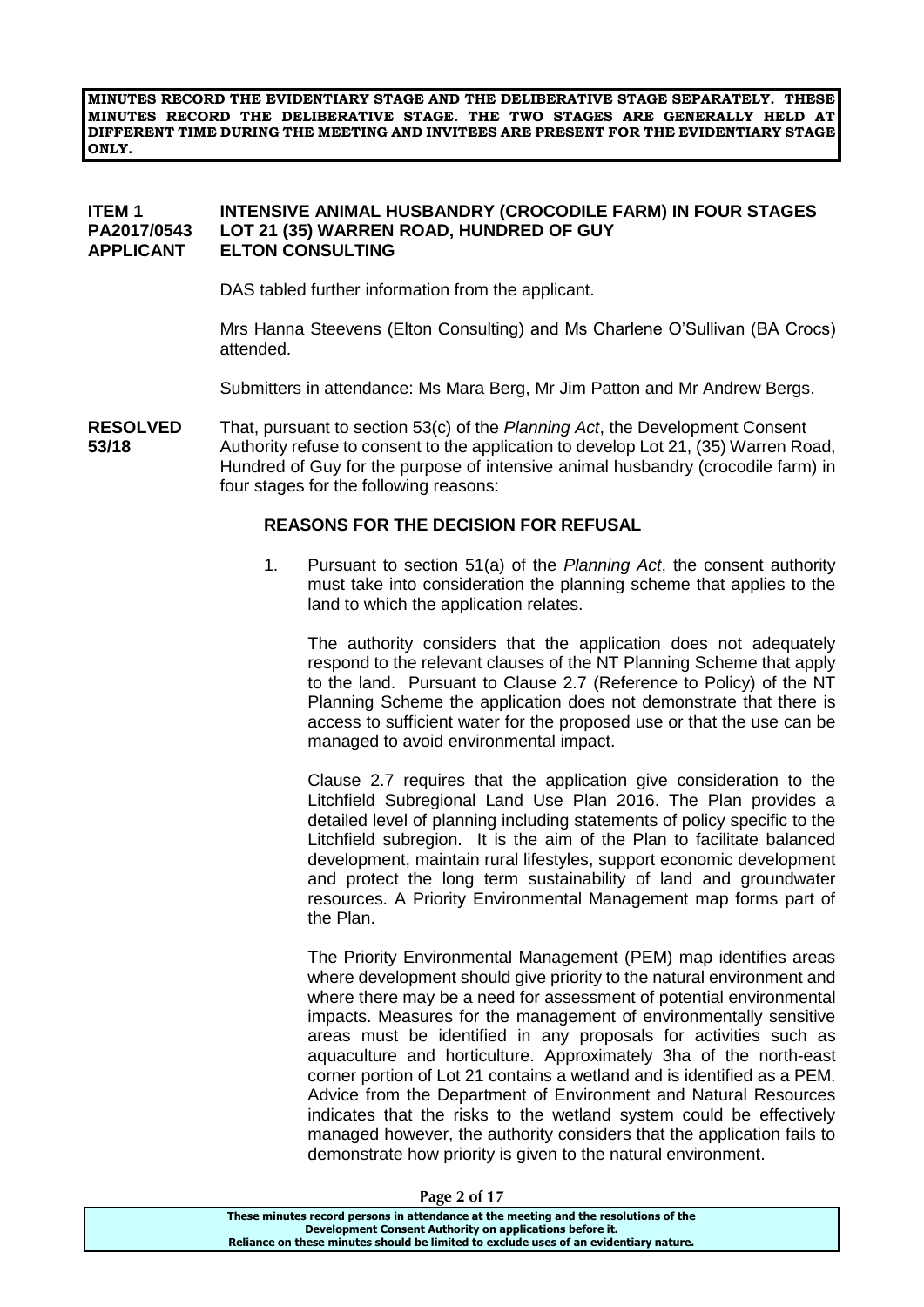The authority notes that the purpose of Clause 10.1 (Animal related uses) is to minimise the adverse effect of animal related activities on the environment and to ensure that those activities do not detract from the amenity of the locality. The clause states that premises for the keeping of animals for the purposes of…intensive animal husbandry… are to be designed and operated so as not to, amongst others, create risk of pollution of ground and surface waters and contribute to the erosion of the site or other land.

The application does not provide sufficient detail with regard to the systems that will be in place to ensure there will be no pollution of ground or surface waters or how the land will be managed to avoid erosion. The environmental report submitted as part of the application does not provide detail regarding to environmental risk or management as a consequence of animal related use.

The authority considers that the application fails to adequately address the requirements of Clause 10.3 (Clearing of Native Vegetation - Performance Criteria). Specifically the application does not to demonstrate an adequate consideration of the following:

- the Northern Territory Land Clearing Guidelines 2010;
- whether there is sufficient water for the intended use:
- the presence of seasonal and permanent water features; and
- the retention of native vegetation adjacent to waterways and wetlands.

The authority notes that the purpose of Clause 10.2 (Clearing of Native Vegetation in Zones H…) is to ensure that the clearing of native vegetation does not unreasonably contribute to environmental degradation of the locality and that the clearing of native vegetation is to, amongst others, be based on land capability and suitability for the intended use and avoid impacts on drainage areas, wetlands, and waterways. The application fails to demonstrate that the land is suitable for the intended use and the level of detail in the application does not allow the authority to determine whether the development will contribute to the environmental degradation of the locality.

Advice from the Department of Environment and Natural Resources indicates that there is no current ground water extraction licence in place for this property; the water resource is already over allocated and applications for new ground water extraction licences from this resource are unlikely to be supported. In the absence of a license the applicant proposes to harvest rainwater and cart the remaining water required to meet its estimated requirement of 500,000 litres per week. The application does not include information detailing the infrastructure required to collect the desired amount of rainwater; the number of truck movements involved in carting water to the site or how truck movements would impact on the existing infrastructure in the locality to enable the authority to determine whether there is sufficient water for the intended use.

**Page 3 of 17**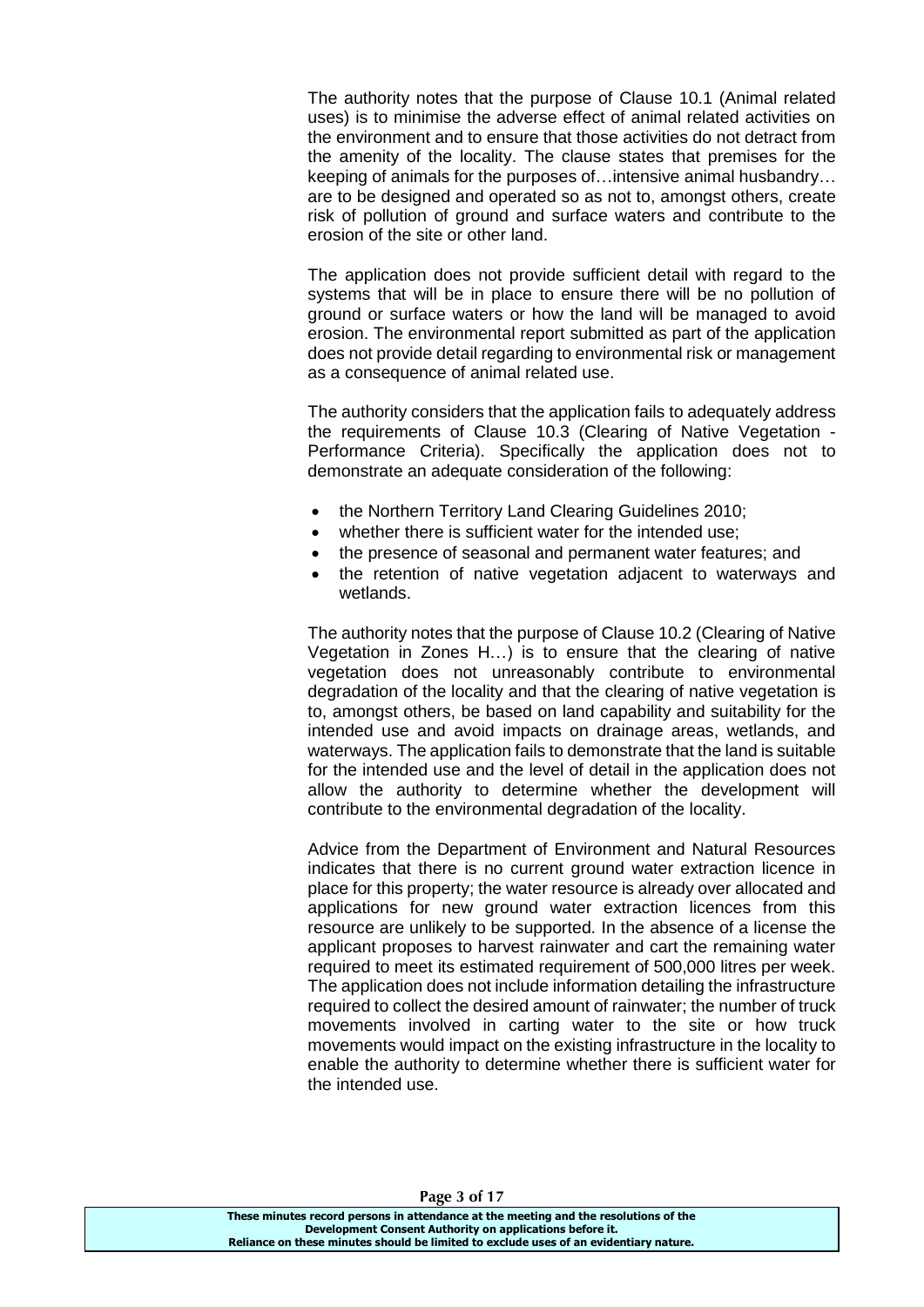2. Pursuant to section 51 (e) of the *Planning Act*, the consent authority must take into account any submissions made under Section 49, and any evidence or information received under Section 50 in relation to the development application.

Two public submissions were received during the public exhibition of the proposal. Concerns related to the extent of land proposed to be cleared, water use, impacts on the local community, pollution, and impacts on biodiversity. The authority has considered these submissions and in its determination identified that these concerns have been inadequately addressed in the application.

3. Pursuant to section 51(j) of the *Planning Act*, the consent authority must take into consideration the capability of the land to which the proposed development relates to support the proposed development and the effect of the development on the land and on other land, the physical characteristics of which may be affected by the development.

Advice from the Department of Environment and Natural Resources indicates that a wetland occurs in the north-east corner of the lot which drains into Fogg Dam Conservation Reserve and recommends that disturbance and clearing is excluded from the wetland and a 50m wide buffer of native vegetation be retained. The proposal requires a large portion of the site to be cleared and the authority considers that the application has failed to demonstrate how the potential impact on neighbouring properties, the wetland and the Fogg Dam Conservation reserve have been considered.

The Department of Environment and Natural Resources advises that there is no current ground water extraction licence in place for this property; the water resource is already over allocated and applications for new ground water extraction licences from this resource are unlikely to be supported. The authority considers that the application does not provide a level of detail to allow it to determine whether the development will contribute to environmental degradation of the locality.

## **ACTION:** Notice of Refusal

#### **ITEM 2 EXTENSION OF TIME – SUBDIVISION TO CREATE TWO LOTS PA2013/0593 SECTION 10 (470) LOWTHER ROAD, HUNDRED OF STRANGWAYS APPLICANT EARL JAMES AND ASSOCIATES**

Mr Kevin Dodd (Earl James & Associates) attended.

**RESOLVED** That, pursuant to section 59(3)(a) of the *Planning Act*, the Development Consent **54/18** Authority consent to the application to extend the base period of Development Permit DP13/0726 for the purpose of a two lot subdivision at Section 10 (470) Lowther Road, Hundred of Strangways for a period of six months.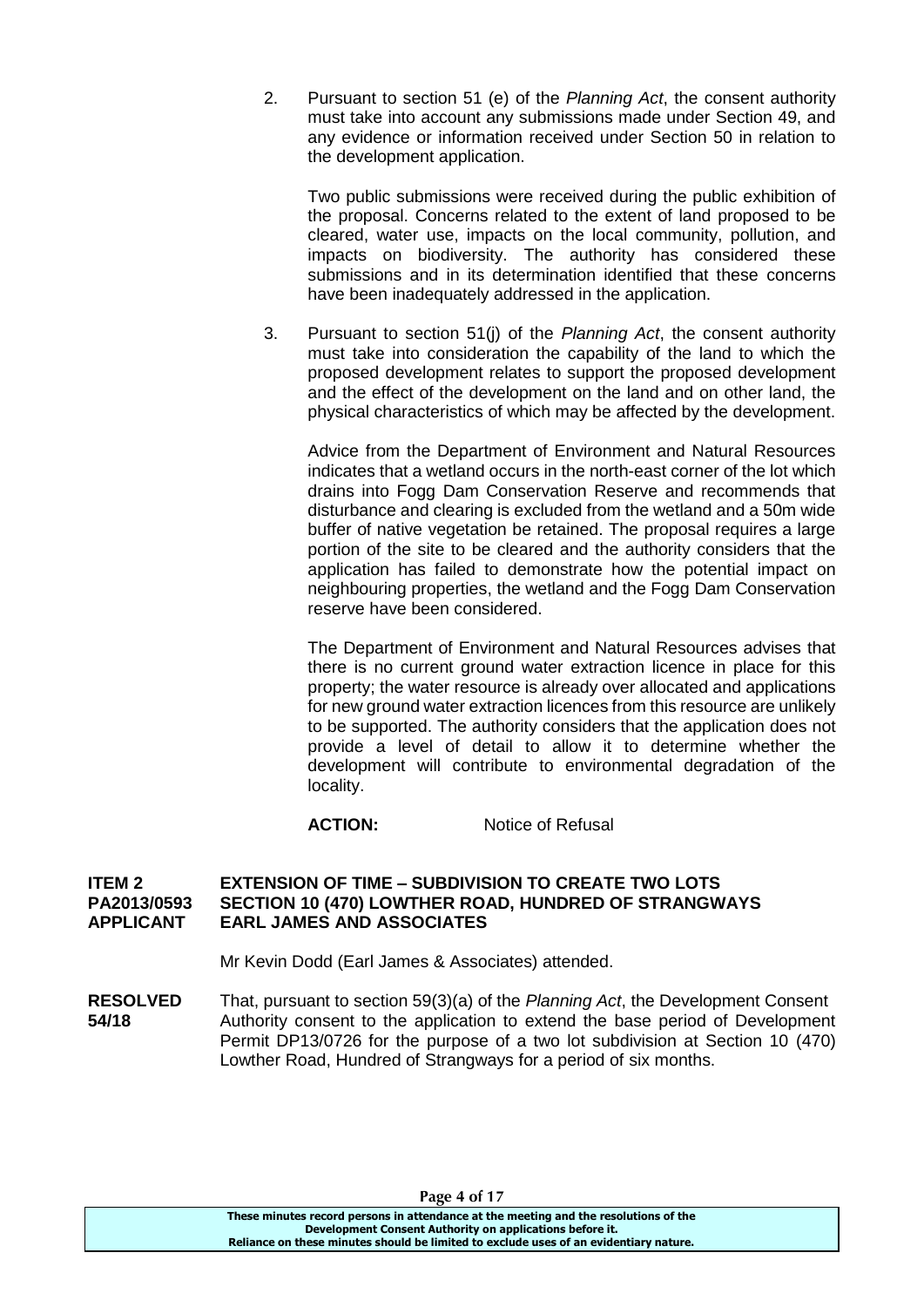#### **REASON FOR THE DECISION**

1. A further six month extension is considered reasonable to enable the applicant to complete the subdivision proposal and subsequently seek the necessary clearances from the relevant services authorities.

**ACTION:** Extension of Time

### **ITEM 3 UNIT TITLE SCHEMES SUBDIVISION TO CREATE FOUR LOTS AND PA2018/0045 COMMON PROPERTY SECTION 6559 (9) CONSTANT STREET, HUNDRED OF BAGOT APPLICANT EARL JAMES AND ASSOCIATES**

Mr Kevin Dodd (Earl James & Associates) attended.

**RESOLVED** That, pursuant to section 53(a) of the *Planning Act*, the Development Consent **55/18** Authority consent to the application to develop Section 6559 (9) Constant Street, Hundred of Bagot for the purpose of a unit title schemes subdivision to create four units and common property, subject to the following conditions:

### **GENERAL CONDITIONS**

- 1. Works carried out under this permit shall be in accordance with the drawing numbered 2018/0045/01 endorsed as forming part of this permit.
- 2. Prior to new titles being issued for the units shown on the endorsed drawings, a Scheme Statement meeting the requirements of the *Unit Title Schemes Act* (as confirmed by the Land Titles Office) shall be submitted for endorsement by the consent authority.
- 3. Part V Clearance for subdivision into units under the *Unit Titles Scheme Act* will not be granted until the relevant Certificate of Compliance has been issued for the development as shown on Development Permit DP14/0325.
- 4. Prior to new titles being issued for the units shown on the endorsed drawings, confirmation shall be provided to Development Assessment Services (in the form of an email addressed to the Power and Water Corporation) demonstrating that the Power and Water Corporation has been provided with a copy of the survey plan with the new lot numbers. This is for the purpose of ensuring the relevant Power and Water Information and Billing System is updated.

Please provide a copy of an email addressed to both landdevelopmentnorth@powerwater.com.au button and and [powerconnections@powerwater.com.au.](mailto:powerconnections@powerwater.com.au)

5. Prior to new titles being issued for the units shown on the endorsed drawings, confirmation shall be provided to Development Assessment Services (in the form of an email addressed to the Power and Water Corporation) from a suitable qualified professional (being the Licensed Surveyor in most instances) confirming that all new UTS number labels have been correctly installed at the Customer's Metering Panel(s). Please provide a copy of an email addressed to both landdevelopmentnorth@powerwater.com.au and [powerconnections@powerwater.com.au.](mailto:powerconnections@powerwater.com.au)

| Page 5 or 17                                                                          |  |
|---------------------------------------------------------------------------------------|--|
| These minutes record persons in attendance at the meeting and the resolutions of the  |  |
| Development Consent Authority on applications before it.                              |  |
| Reliance on these minutes should be limited to exclude uses of an evidentiary nature. |  |

**Page 5 of 17**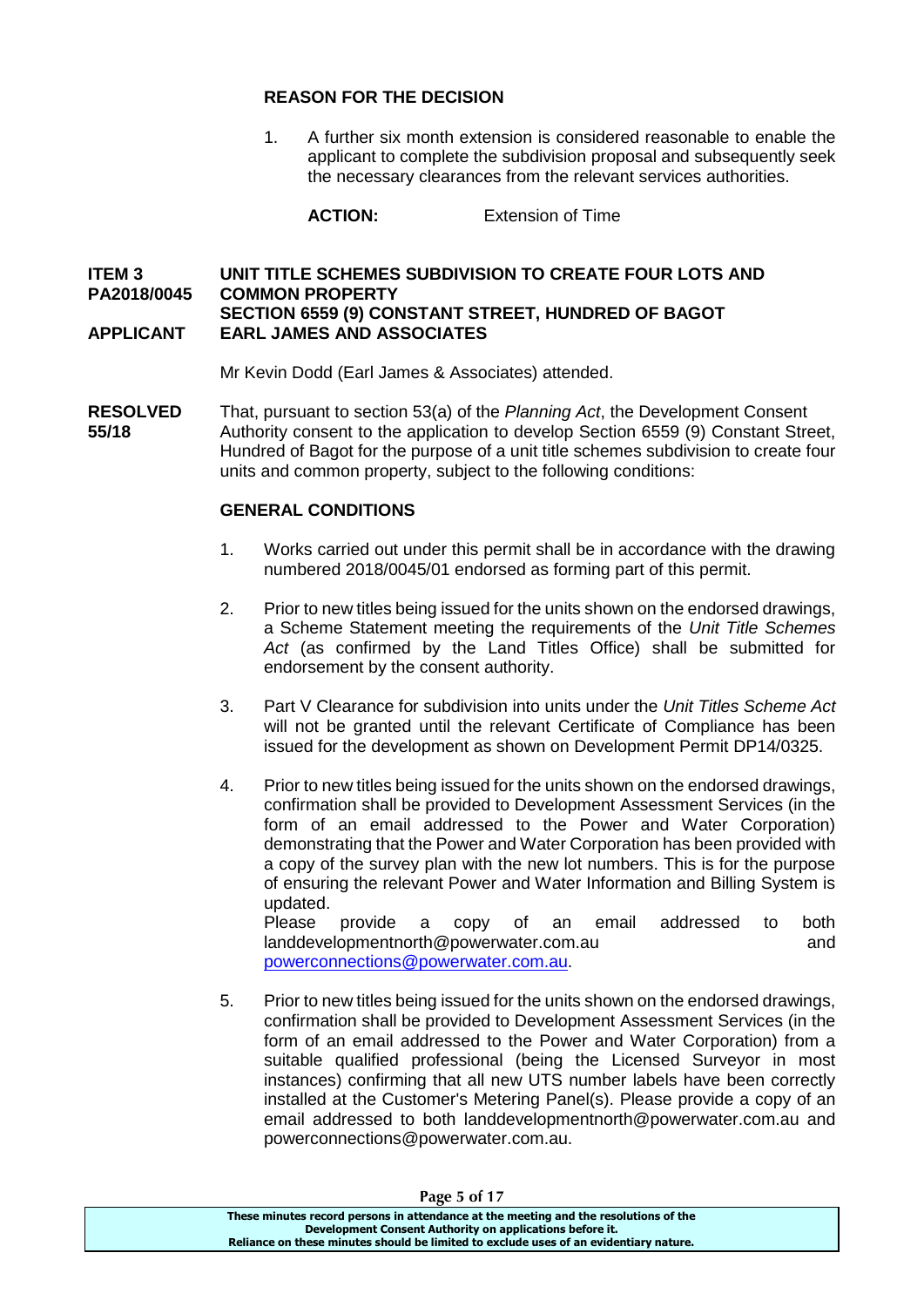- 6. Prior to new titles being issued, it shall be confirmed by the consent authority that all areas shown on the plans endorsed by the consent authority through Development Permit DP14/0325 as service authority easements, communal open space, shared driveways, or areas set aside for the communal storage and collection of garbage or other solid waste, or other shared amenities are shown of the survey plan as Common Property.
- 7. Prior to the use/occupation of the development and connection of services (i.e. power and water), the owner of the land must apply for unit/street addressing from the Surveyor-General of the Northern Territory. This will form the legal address and will be required to be placed on the doors and meters within the development in accordance with the allocation. An Occupancy Permit will not be able to be granted until such time as addressing is obtained.
- 8. Before the use commences the owner must, in accordance with Part 6 of the Planning Act, pay a monetary contribution to Litchfield Council for the upgrade of local infrastructure, in accordance with its Development Contribution Plan.

## **NOTES:**

- 1. As part of any subdivision, the parcel numbers for addressing should comply with the Australian Standard (AS/NZS 4819:2011). For more information contact Survey and Land Records surveylandrecords@nt.gov.au 08 8995 5354. The numbers shown on the plans endorsed as forming part of this permit are indicative only and are not for addressing purposes.
- 2. The Surveyor-General advises you should immediately make application for unit/street addresses to the Survey and Land Records unit on (08) 8995 5355 (surveylandrecords@nt.gov.au).

## **REASONS FOR THE DECISION**

1. Pursuant to section 51(a) of the *Planning Act*, the consent authority must take into consideration the planning scheme that applies to the land to which the application relates.

The proposed unit titles scheme subdivision to create four units and common property is fully compliant with the provision of Clause 11.1.5 (Subdivision for the Purpose of a Unit Title Schemes) of the NT Planning Scheme. The application is consistent with the development approved under DP14/0325.

2. Pursuant to section 51(j) of the *Planning Act*, the consent authority must take into consideration the capability of the land to which the proposed development relates to support the proposed development and the effect of the development on the land and on other land, the physical characteristics of which may be affected by the development.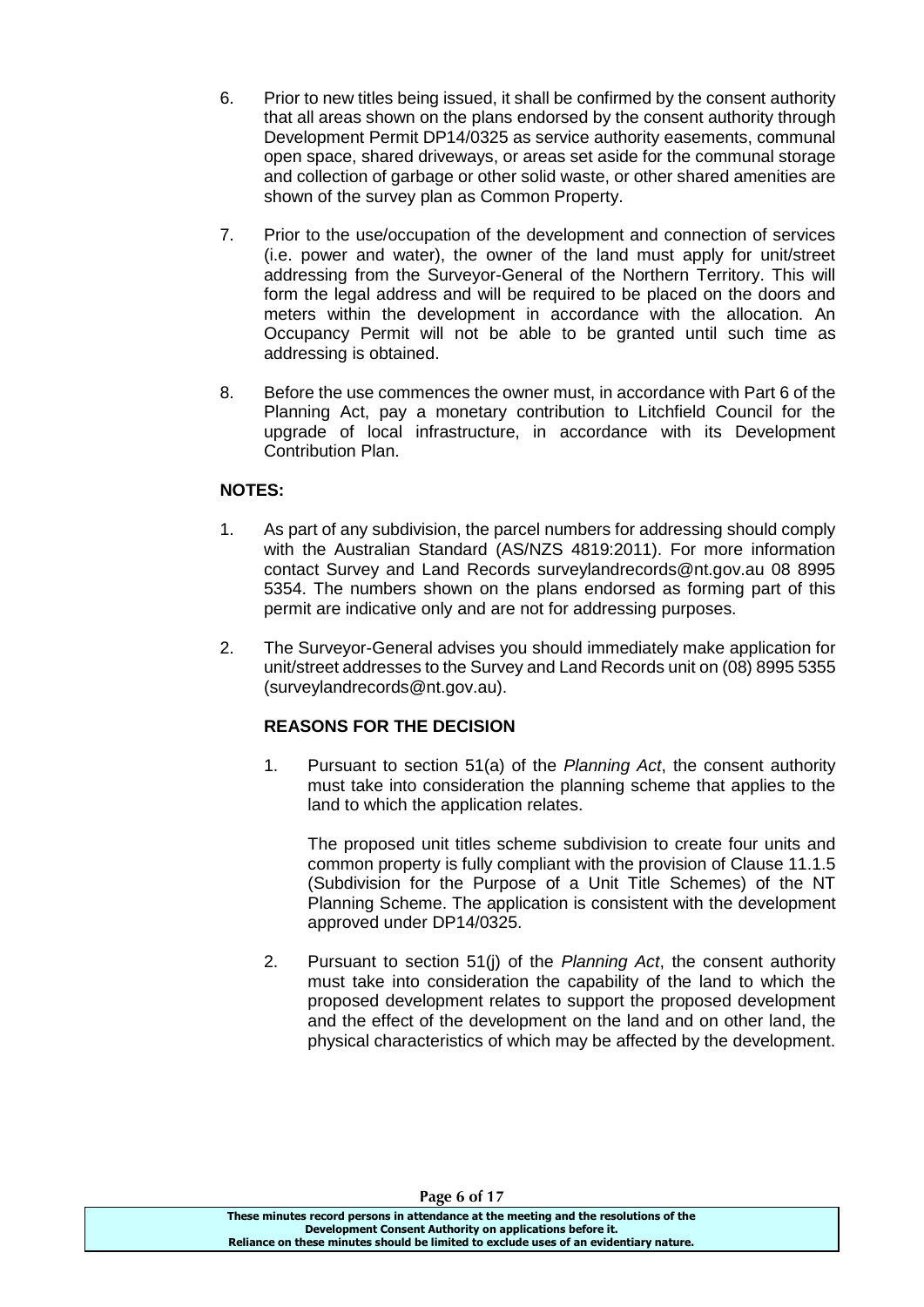The land is capable of supporting the proposed development as the unit titles scheme subdivision is consistent with the requirements of the NT Planning Scheme and the purpose of Zone MD (Multiple Dwelling). Furthermore, the application was circulated to relevant service authorities and no issues in relation to land capability were raised.

**ACTION:** Notice of Consent and Development Permit

### **ITEM 4 EXCAVATION AND FILL PA2018/0102 SECTION 4572 (500) REDCLIFFE ROAD, HUNDRED OF STRANGWAYS APPLICANT EARL JAMES AND ASSOCIATES**

Mr Kevin Dodd (Earl James & Associates) and Mr David Hutchinson (landowner) attended.

A contour plan of the area was tabled..

Submitter Mr Michael Buckley attended.

Litchfield Council tabled three plans showing the flow of the area.

**RESOLVED** That, pursuant to section 53(a) of the *Planning Act* the Development Consent **56/18** Authority, consent to the application to develop Section 4572 (500) Redcliffe Road, Hundred of Strangways for the purpose of Excavation and Fill subject to the following conditions:

#### **CONDITION PRECEDENT**

1. Prior to the endorsement of plans and prior to the commencement of works, a schematic plan demonstrating the on-site collection of stormwater and its discharge into the Litchfield Council stormwater drainage system shall be submitted to and approved by the Litchfield Council to the satisfaction of the consent authority.

#### **GENERAL CONDITIONS**

- 2. The works carried out under this permit shall be in accordance with the drawings endorsed as forming part of this permit.
- 3. Any developments on or adjacent to any easements on site shall be carried out to the requirements of the relevant service authority to the satisfaction of the consent authority.
- 4. Stormwater is to be collected and discharged into the drainage network to the technical standards of and at no cost to Litchfield Council to the satisfaction of the consent authority.
- 5. No polluted and/or sediment laden run-off is to be discharged directly or indirectly into Litchfield Council drains.
- 6. Re-seeding of the stockpile must be undertaken to establish adequate grass cover, specifically on the southern batter, within three months of the date of this approval, to the satisfaction of the consent authority.

**Page 7 of 17**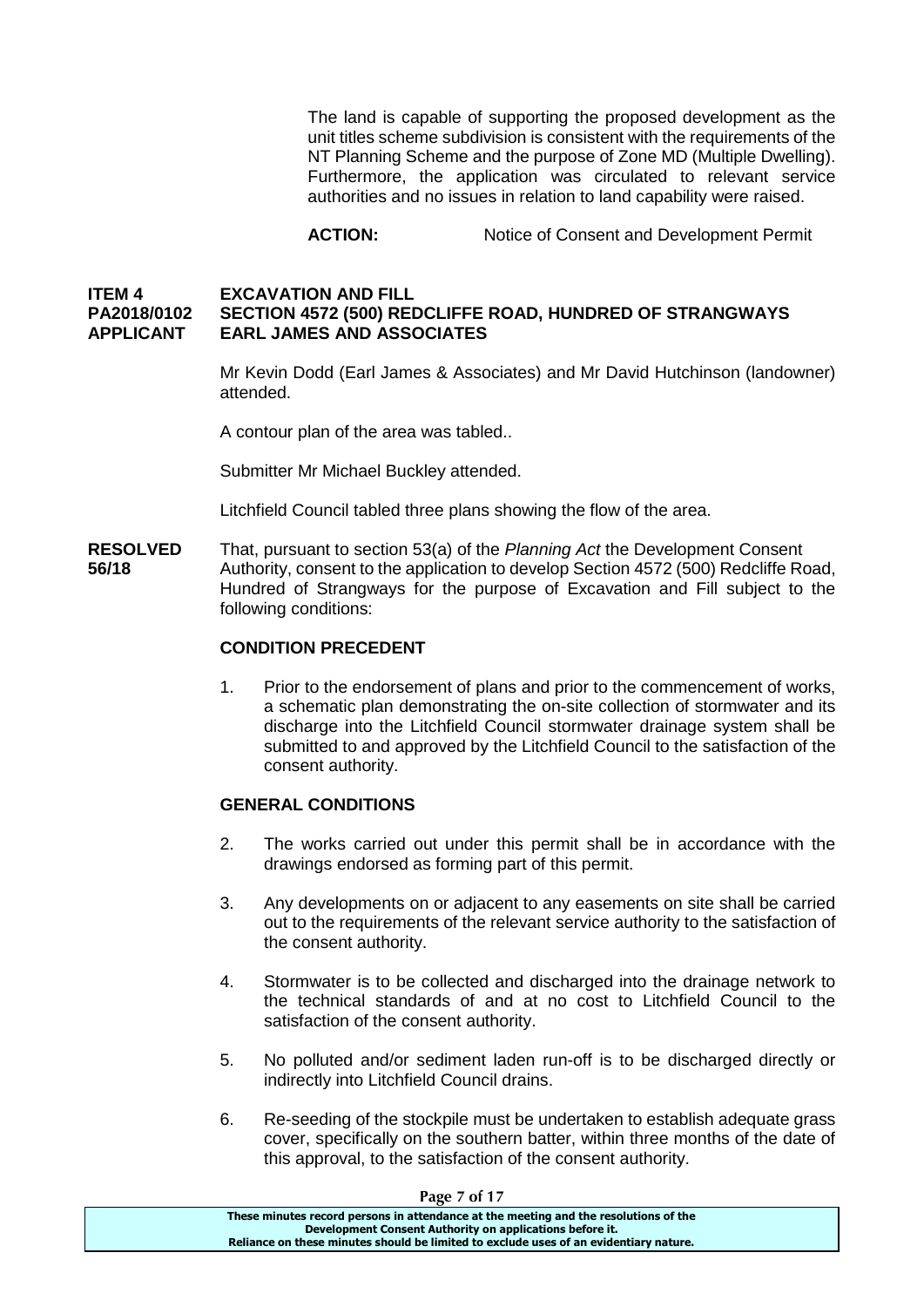7. Appropriate erosion and sediment control measures must be effectively implemented throughout the life of the stockpile, and all distributed soils must be satisfactorily stabilised against erosion at completion of works, to the satisfaction of the consent authority.

## **NOTES:**

- 1. Professional advice regarding the implementation of soil erosion control and dust control measures to be employed throughout the construction phase of the development are available from Department of Environment and Natural Resources.
- 2. There are statutory obligations under the *Weeds Management Act* to take all practical measures to manage weeds on the property. For advice on weed management please contact the Department of Land Resource Management.
- 3. The Northern Territory Environment Protection Authority advises that construction work should be conducted in accordance with the Authority's Noise Guidelines for Development Sites in the Northern Territory. The guidelines specify that on-site construction activities are restricted to between 7am and 7pm Monday to Saturday and 9am to 6pm Sunday and Public Holidays. For construction activities outside these hours refer to the guidelines for further information.

## **REASONS FOR THE DECISION**

1. Pursuant to section 51(a) of the *Planning Act*, the consent authority must take into account any planning scheme that applies to the land to which the application relates.

The stockpile was assessed against Clause 6.16 (Excavation and Fill) of the NT Planning Scheme (NTPS) and generally complies. The stockpile does not impede potential future development of the lot for rural living purposes in accordance with Zone RL (Rural Living).

2. Pursuant to Section 51(e) of the *Planning Act*, the consent authority must take into consideration any public submissions made under section 49, and any evidence or information received under section 50, in relation to the development application.

One submission was received which raised concerns regarding erosion and sediment control, runoff and amenity issues.

A condition precedent requiring the submission and approval of a stormwater management plan, and conditions relating to re-seeding and erosion and sediment control measures have been included to address the issues as raised.

While the submission raised concerns regarding amenity impacts, the authority considers the use to be consistent with development/activities likely to occur on land zoned RL (Rural Living) and will not prevent potential future development of the site.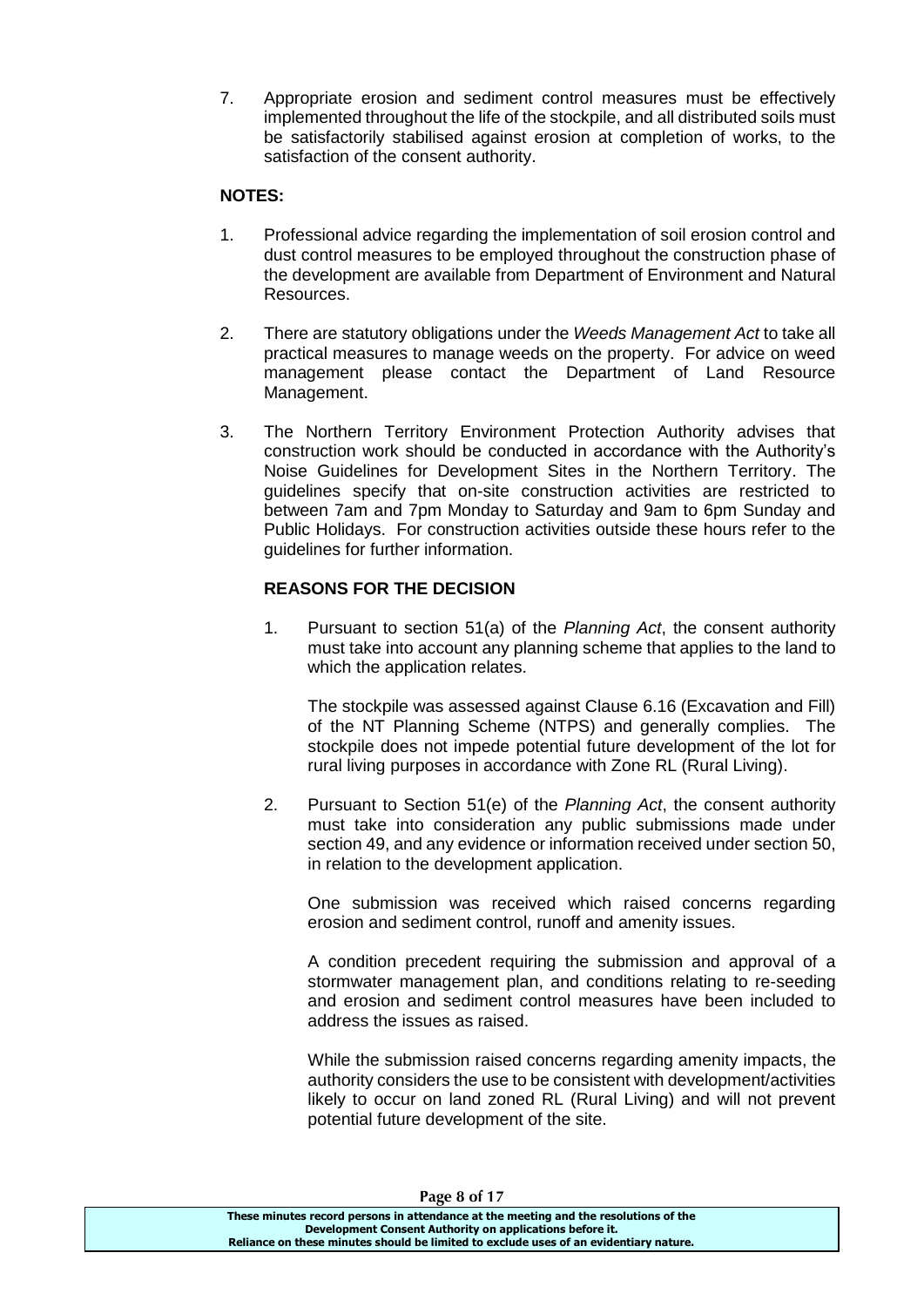3. Pursuant to Section 51(j) of the *Planning Act*, the consent authority must take into consideration the capability of the land to which the proposed development relates to support the proposed development and the effect of the development on the land and on other land, the physical characteristics of which may be affected by the development.

To ensure compliance with the purpose of Clause 6.16 (Excavation and Fill), a condition precedent has been included in the recommended conditions requiring the submission of a stormwater management plan for the approval of Litchfield Council to mitigate potential stormwater drainage impacts to adjoining properties.

Additionally, the Department of Environment and Natural Resources have recommended reseeding of the stockpile to establish adequate grass cover to mitigate erosion. Erosion and sediment control measures are to be employed and maintained for the life of the stockpile and conditions are included on the development permit to address these requirements.

No further issues were raised by service authorities with respect to the capacity of the land to support the stockpile and therefore the land is considered capable of supporting same.

**ACTION:** Notice of Consent and Development Permit

#### **ITEM 5 CHANGE OF USE FROM SHOWROOM SALES TO MOTOR REPAIR STATION PA2018/0039 SECTION 6570 (43) FAIRWEATHER CRESCENT, HUNDRED OF BAGOT APPLICANT CARUSI LIMBERT PTY LTD**

Ms Lisa Carusi and Mr Joshua Limbert (Carusi Limbert Pty Ltd) attended.

Submitter Litchfield Council (represented by Natasha McAllister) attended.

**RESOLVED** That, pursuant to section 46(4)(b) of the *Planning Act*, the Development Consent **57/18** Authority defer consideration of the application to develop Section 6570 (43) Fairweather Crescent, Hundred of Bagot for the purpose of a change of use from showroom sales to motor repair station to enable the applicant to seek clarification from Power Water Corporation regarding its servicing requirements.

## **REASONS FOR THE DECISION FOR DEFERRAL**

1. The authority is prepared to accept the reduction in car parking from eight to six car parking spaces pursuant to Clause 6.5.2 (Reduction in Parking Requirements) as the small scale nature of the use with two mechanics and two hoists results in a limited number of cars being serviced daily; and the commercial complex approved under DP12/0740 provides for a total of 75 communal car parking spaces for all tenancies in the complex and given the types of businesses present cross utilisation of car parking can occur.

Nevertheless, the authority will defer the application at the request of the applicant to enable it to determine Power Water Corporation service requirements as outlined in comments received on 19 February 2018 in response to the application.

**Page 9 of 17**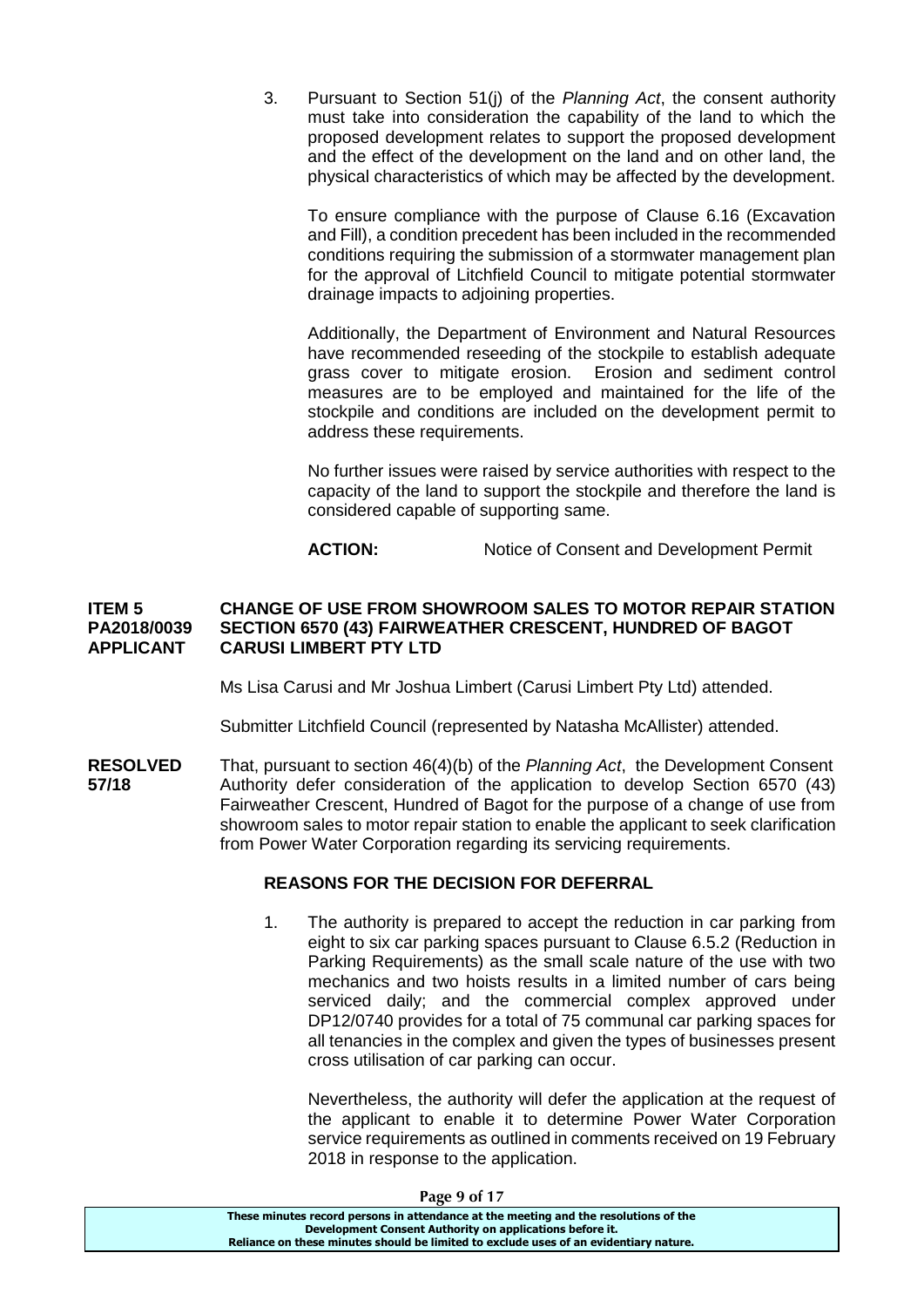**RESOLVED** That pursuant to section 86 of the *Planning Act*, the Authority delegates to the **58/18** Chair, or in the Chair's absence any one of the other members of the Litchfield Division the power under section 53 of the Act, to determine the application to develop Section 6570 (43) Fairweather Crescent, Hundred of Bagot for the purpose of a change of use from showroom sales to motor repair station Planning Scheme subject to:

> Receiving a response from the applicant in relation to Power Water Corporation service requirements; and

Conditions as determined by the delegate.

**ACTION:** Advice to Applicant

#### **ITEM 6 CHANGE OF USE FROM SHOWROOM SALES TO MOTOR REPAIR STATION PA2018/0056 SECTION 6570 (43) FAIRWEATHER CRESCENT, HUNDRED OF BAGOT APPLICANT NT POWERSPORTS**

Ms Inga Macfarlane and Mr Scott MacFarlane (NT Powersports) and Mr Peter Donavan (Motor Trade Association) attended.

Submitter Litchfield Council (represented by Natasha McAllister) attended.

- **RESOLVED** That, pursuant to section 46(4)(b) of the *Planning Act*, the Development Consent **59/18** defer consideration of the application to develop Section 6570 (11/43) Fairweather Crescent, Hundred of Bagot for the purpose of a change of use from showroom sales to motor repair station to enable the applicant to seek clarification from Power Water Corporation regarding its servicing requirements and to submit a business management plan identifying management practices to address potential parking issues including (but is not limited to):
	- Ensuring customers collect vehicles within an allocated timeframe;
	- Limiting the number of spaces to be used for storage of all-terrain vehicles associated with the motor repair station; and
	- Storing new all-terrain vehicles associated with the showroom outside only outside business hours.

#### **REASONS FOR THE DECISION**

1. The authority is prepared to accept the reduction in car parking from 13 to six car parking spaces provided a business management plan is submitted to the authority identifying methods to addressing potential parking issues.

Pursuant to Clause 6.5.2 (Reduction in Parking Requirements), the authority considers that a reduction in car parking from 13 to six car parking spaces is acceptable as a business management plan can be developed to address any potential parking issues.

The authority considers the car parking requirement calculation across the whole site noting that the complex approved a total of 75 communal car parking spaces for all tenancies and that a shortfall of less than one car park space per tenancy will occur as a result of this development.

| Page 10 of 17                                                                         |  |
|---------------------------------------------------------------------------------------|--|
| These minutes record persons in attendance at the meeting and the resolutions of the  |  |
| Development Consent Authority on applications before it.                              |  |
| Reliance on these minutes should be limited to exclude uses of an evidentiary nature. |  |
|                                                                                       |  |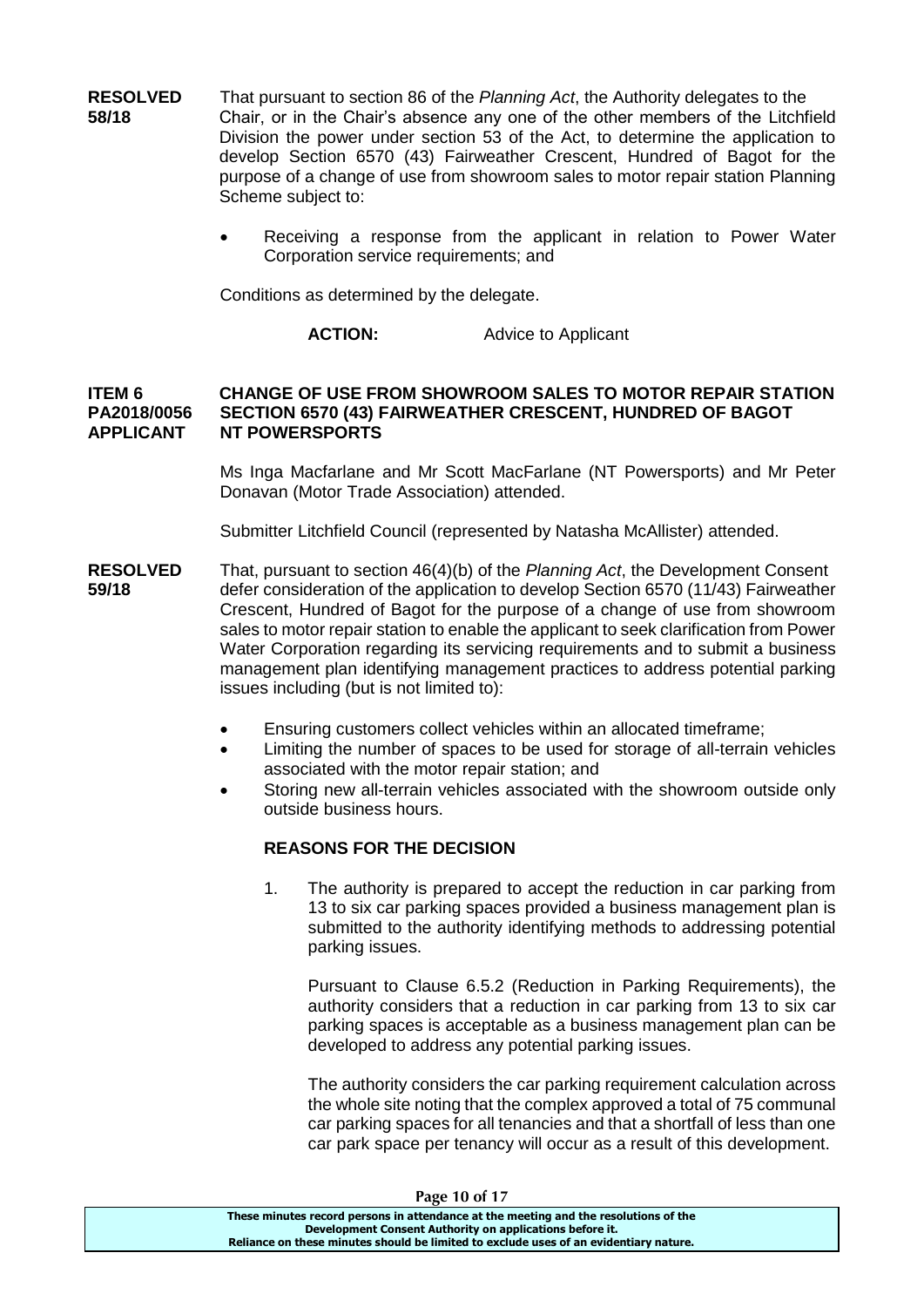Nevertheless, the authority will defer the application at the request of the applicant to enable it to determine Power Water Corporation service requirements as outlined in comments received on 16 March 2018 in response to the application.

- **RESOLVED** That pursuant to section 86 of the *Planning Act*, the Authority delegates to the **60/18** Chair, or in the Chair's absence any one of the other members of the Litchfield Division the power under section 53 of the Act, to determine the application to develop Section 6570 (11/43) Fairweather Crescent, Hundred of Bagot for the purpose of a change of use from showroom sales to motor repair station Planning Scheme subject to:
	- Receiving a response from the applicant in relation to Power Water Corporation service requirements; and

Conditions as determined by the delegate.

**ACTION:** Advice to Applicant

## **ITEM 7 SHOWROOM SALES WITH ANCILLARY OFFICES IN 1 X 2 STOREY BUILDING PA2018/0037 IN TWO STAGES SECTION 6569 (5) FAIRWEATHER CRESCENT, HUNDRED OF BAGOT**

## **APPLICANT TAILOR-MADE BUILDING SERVICES PTY LTD**

Mr Ray Somerville and Mr David Page (Tailor-Made Building Services Pty Ltd) attended.

Submitter Litchfield Council (represented by Natasha McAllister) attended.

**RESOLVED** That, the Development Consent Authority vary Clause 6.5.3 (Parking Layout) of **61/18** the NT Planning Scheme and pursuant to section 53(a) of the *Planning Act*, consent to the application to develop Section 6569 (5) Fairweather Crescent Hundred of Bagot, for the purpose of showroom sales with ancillary offices and warehouse in 1 x 2 storey building, to be developed in 2 stages, subject to the following conditions:

## **CONDITIONS PRECEDENT**

- 1. Prior to the endorsement of plans and prior to commencement of works (including site preparation), amended plans to the satisfaction of the consent authority must be submitted to and approved by the consent authority. When approved, the plans will be endorsed and will then form part of the permit. The plans must be drawn to scale with dimensions and two copies must be provided. The plans must be generally in accordance with the plans submitted with the application but modified to show:
- (a) the internal driveway along the western boundary to be illustrated as "driveway" to clearly indicate that it is internal to the site;
- (b) feature paving/treatment to be illustrated and installed the full length of the driveway, as the access driveway is intended to service multiple unit titled lots;
- (c) the southern driveway on Fairweather Crescent to be made as an entry on access; and

| Page 11 of 17                                                                         |  |
|---------------------------------------------------------------------------------------|--|
| These minutes record persons in attendance at the meeting and the resolutions of the  |  |
| Development Consent Authority on applications before it.                              |  |
| Reliance on these minutes should be limited to exclude uses of an evidentiary nature. |  |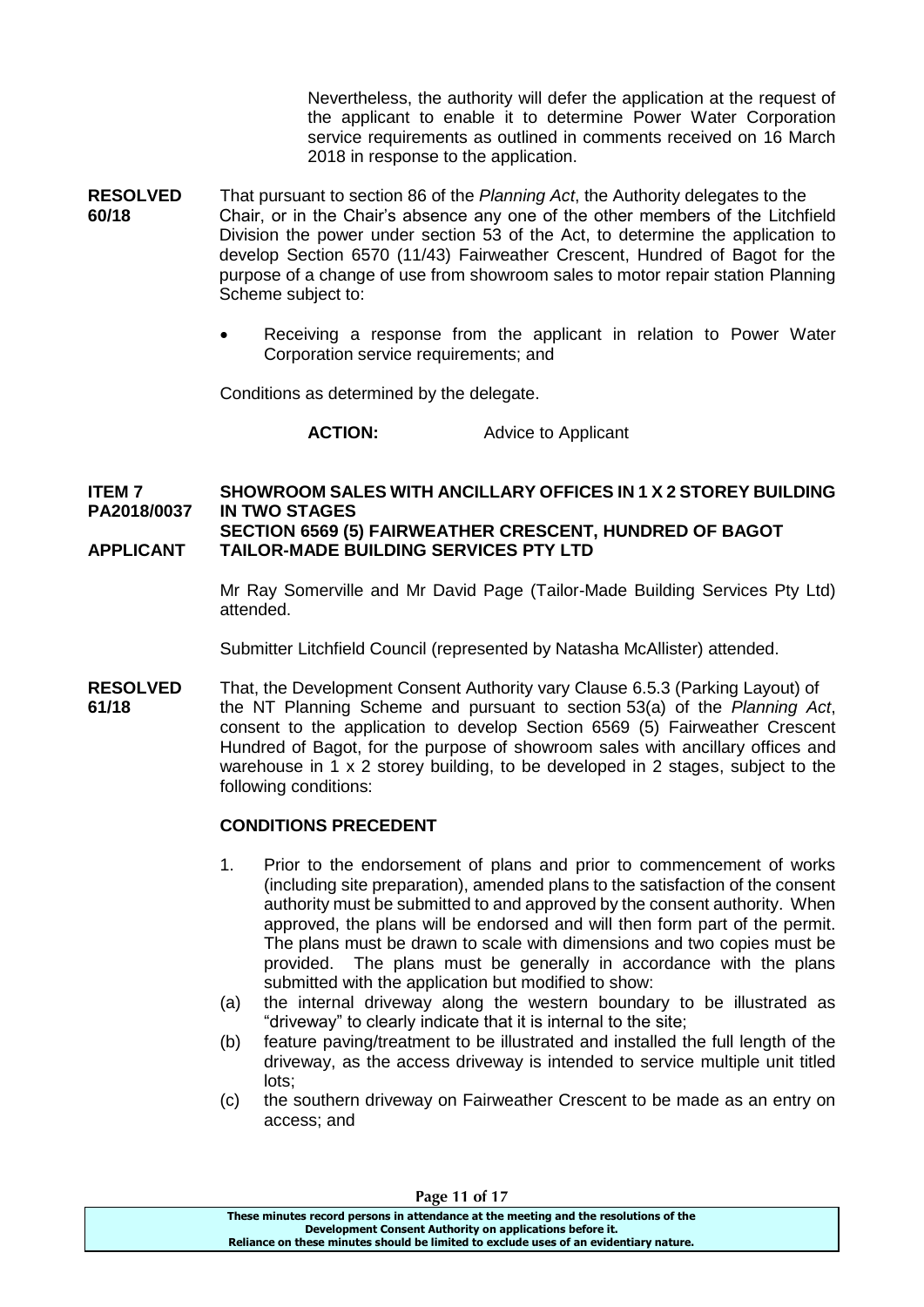- (d) swept path diagrams to illustrate how a delivery truck will access the loading bay and the bin area via the rear access and how the design vehicle will be entering and exiting the site via a 6m standard driveway; to the requirements of Litchfield Council.
- 2. Prior to the endorsement of plans and prior to the commencement of works (including site preparation), a qualified person, experienced in the investigation and assessment of contaminated land, must provide clearance that the grounds of the site are free of contaminants, to the Northern Territory Environment Protection Authority, to the satisfaction of the consent authority.
- 3. Prior to the endorsement of plans and prior to the commencement of works, a schematic plan demonstrating the on-site collection of stormwater and its discharge into the Transport and Civil Services Division, Department of Infrastructure, Planning and Logistics and/or Litchfield Council stormwater drainage system shall be submitted to and approved by the Transport and Civil Services Division, and/or the Litchfield Council, to the satisfaction of the consent authority. The plan shall include details of site levels and stormwater drain connection point/s. The plan shall also indicate how stormwater will be collected on the site and connected underground to the Transport and Civil Services Division's and/or the Litchfield Council's system.
- 4. Prior to the commencement of works, an Erosion and Sediment Control Plan (ESCP) is to be submitted to and approved by the Consent Authority on the advice of the Department of Environment and Natural Resources (DENR). The ESCP should detail methods and treatments for minimising erosion and sediment loss from the site during the construction phase and that all disturbed soil surfaces must be satisfactorily stabilised against erosion at completion of works. The IECA Best Practice Erosion and Sediment Control Guidelines 2008 may be referenced as a guide to the type of information, detail and data that should be included in an ESCP. Information regarding erosion and sediment control and ESCP content is available at<br>www.austieca.com.au and the NTP website: [www.austieca.com.au](http://www.austieca.com.au/) and the NTP website: [https://nt.gov.au/environment/soil-land-vegetation.](https://nt.gov.au/environment/soil-land-vegetation) The ESCP should be emailed for assessment to: [DevelopmentAssessment.DENR@nt.gov.au](mailto:DevelopmentAssessment.DENR@nt.gov.au)

## **GENERAL CONDITIONS**

- 5. The works carried out under this permit shall be in accordance with the drawings endorsed as forming part of this permit.
- 6. The use and development as shown on the endorsed plans must not be altered without the further consent of the consent authority.
- 7. The development must proceed in the order of stages as shown on the endorsed plan unless otherwise agreed in writing by the consent authority.
- 8. Any developments on or adjacent to any easements on site shall be carried out to the requirements of the relevant service authority to the satisfaction of the consent authority.
- 9. The owner of the land must enter into agreements with the relevant authorities for the provision of water supply, drainage, sewerage and electricity facilities and telecommunication networks to the development

| Page 12 of 17                                                                         |  |
|---------------------------------------------------------------------------------------|--|
| These minutes record persons in attendance at the meeting and the resolutions of the  |  |
| Development Consent Authority on applications before it.                              |  |
| Reliance on these minutes should be limited to exclude uses of an evidentiary nature. |  |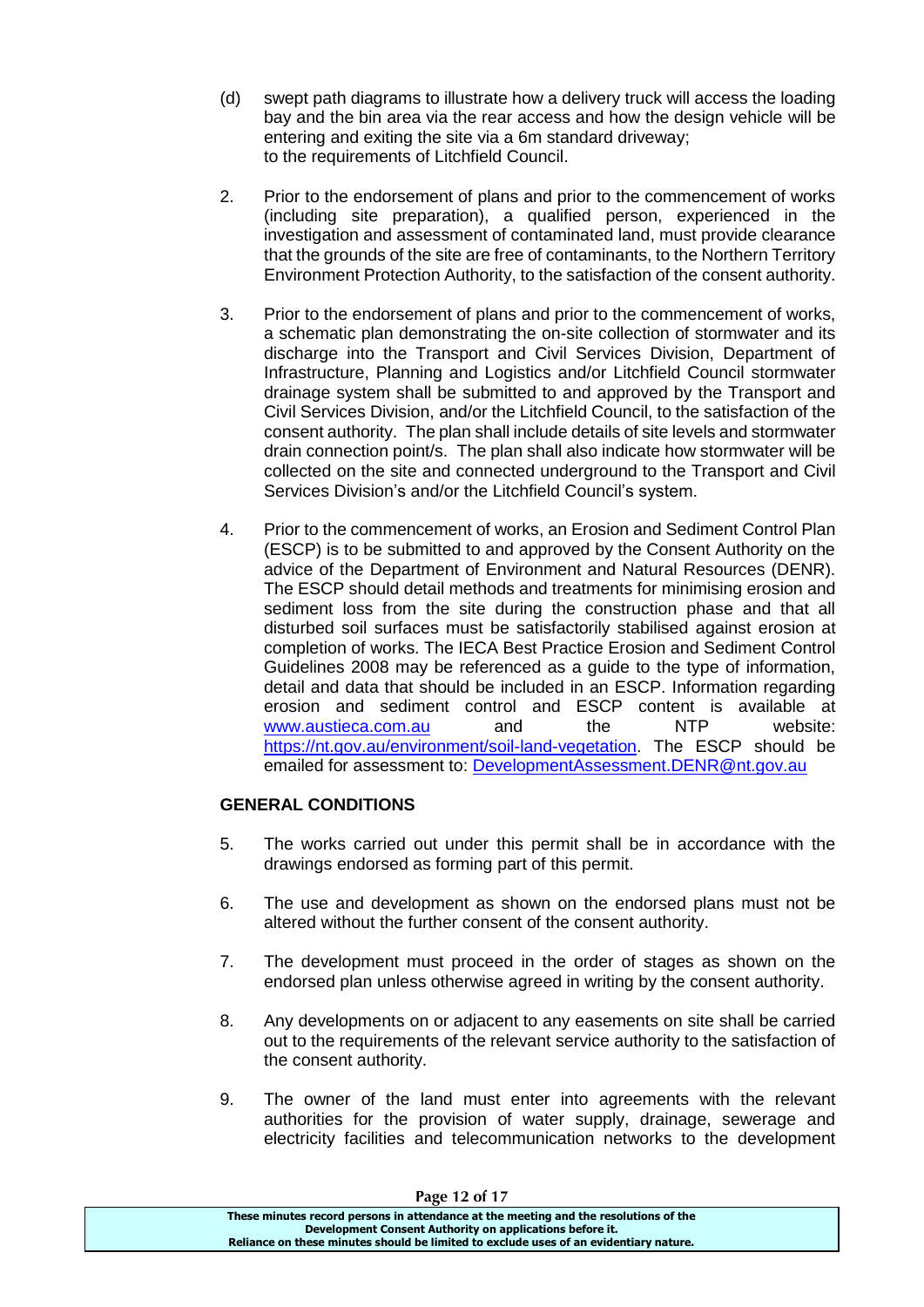shown on the endorsed plan in accordance with the authorities' requirements and relevant legislation at the time.

- 10. Before the use or occupation of the development starts, the area(s) set-aside for the parking of vehicles and access lanes as shown on the endorsed plans must be:
- a) constructed;
- b) properly formed to such levels that they can be used in accordance with the plans;
- c) surfaced with an all-weather-seal coat;
- d) drained;
- e) line marked to indicate each car space and all access lanes; and
- f) clearly marked to show the direction of traffic along access lanes and driveways to the satisfaction of the consent authority. Car spaces, access lanes and driveways must be kept available for these purposes at all times.
- 11. The car parking shown on the endorsed plan(s) must be available at all times for the exclusive use of the occupants of the development and their visitors/ clients.
- 12. The loading and unloading of goods from vehicles must only be carried out on the land within the designated loading bay and must not disrupt the circulation and parking of vehicles on the land.
- 13. Stormwater is to be collected and discharged into the drainage network to the technical standards of and at no cost to the Transport and Civil Services Division, Department of Infrastructure, Planning and Logistics and to Litchfield Council, to the satisfaction of the consent authority.
- 14. The kerb crossovers and driveways to the site approved by this permit are to meet the technical standards of Litchfield Council, and the owner shall:
	- a) remove disused vehicle and/ or pedestrian crossovers
	- b) provide footpaths/ cycleways
	- c) undertake reinstatement works.

All to the technical requirements of and at no cost to the Litchfield Council, to the satisfaction of the consent authority.

- 15. Provision must be made on the land for the storage of waste disposal bins to the requirements of Litchfield Council. This area must be graded, drained and screened from public view to the satisfaction of the consent authority.
- 16. No goods are to be stored or left exposed outside the buildings so as to be visible from any public street.
- 17. All proposed works impacting on the Stuart Highway service road are to be designed, supervised and certified on completion by a practicing and registered civil engineer, and shall be in accordance with the standards and specifications of the Department of Infrastructure Planning and Logistics. Drawings must be submitted to the Transport and Civil Services Division, Department of Infrastructure Planning and Logistics, for approval and no works are to commence prior to approval and receipt of a "Permit to Work Within NT Government Road Reserves".

| Page 13 of 17                                                                         |  |
|---------------------------------------------------------------------------------------|--|
| These minutes record persons in attendance at the meeting and the resolutions of the  |  |
| Development Consent Authority on applications before it.                              |  |
| Reliance on these minutes should be limited to exclude uses of an evidentiary nature. |  |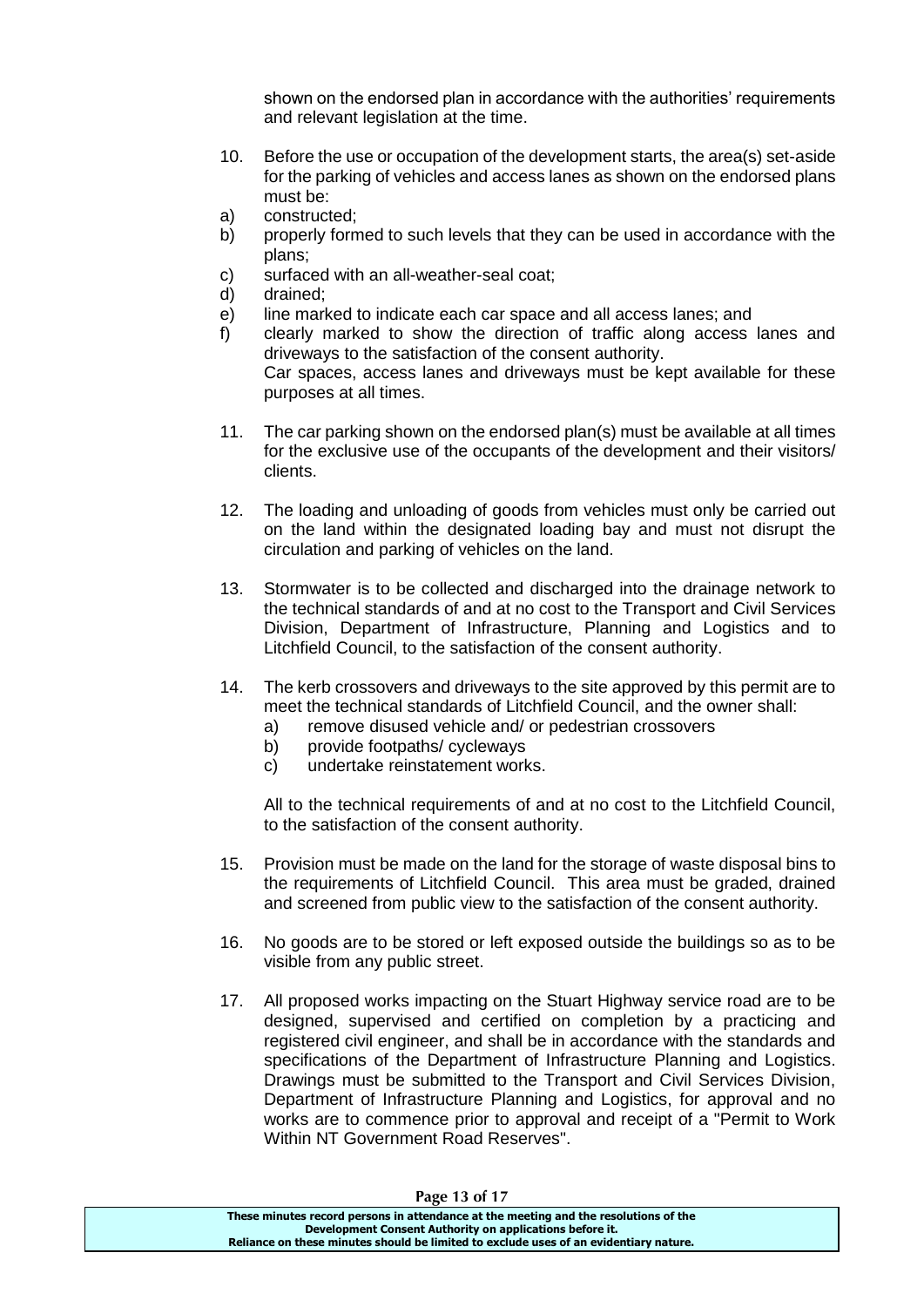- 18. Before the occupation of the development starts, the landscaping works shown on the endorsed plans must be carried out and completed to the satisfaction of the consent authority.
- 19. The landscaping shown on the endorsed plans must be maintained to the satisfaction of the consent authority, including that any dead, diseased or damaged plants are to be replaced.
- 20. No fence, hedge, tree or other obstruction exceeding a height of 0.6m is to be planted or erected so that it would obscure sight lines at the junction of the driveway and the public
- 21. All pipes, fixtures, fittings and vents servicing any building on the site must be concealed in service ducts or otherwise hidden from view to the satisfaction of the consent authority.
- 22. No plant, equipment, services or architectural features other than those shown on the endorsed plans are permitted above the roof level of the building(s).
- 23. All air conditioning condensers (including any condenser units required to be added or replaced in the future) are to be appropriately screened from public view, located so as to minimise thermal and acoustic impacts on neighbouring properties and condensate disposed of at ground level in a controlled manner, to the satisfaction of the consent authority.
- 24. All works relating to this permit are to be undertaken in accordance with the approved Erosion and Sediment Control Plan (ESCP) to the requirements of the Consent Authority on the advice of the Department of Environment and Natural Resources (DENR).

## **NOTES:**

- 1. Upon completion of any works within or impacting upon the Stuart Highway Service Road, the road reserve shall be rehabilitated to the standards and requirements of the Transport and Civil Services Division, Department of Infrastructure, Planning and Logistics.
- 2. A "Permit to Work Within a Road Reserve" may be required from Transport and Civil Services Division, Department of Infrastructure, Planning and Logistics and/or Litchfield Council before commencement of any work within the road reserve.
- 3. Access from the Stuart Highway Service Road shall be permitted by the Road Authority and in accordance with Transport and Civil Services Division urban commercial property access standards. The location and configuration of the access shall be referred to the department for approval.
- 4. No temporary access for construction purposes shall be permitted from the Stuart Highway/Service Road road reserve. Construction and delivery vehicles shall not be parked on the Stuart Highway/Service Road road reserve.
- 5. The loads of all trucks entering and leaving the site of works are to be constrained in such a manner as to prevent the dropping or tracking of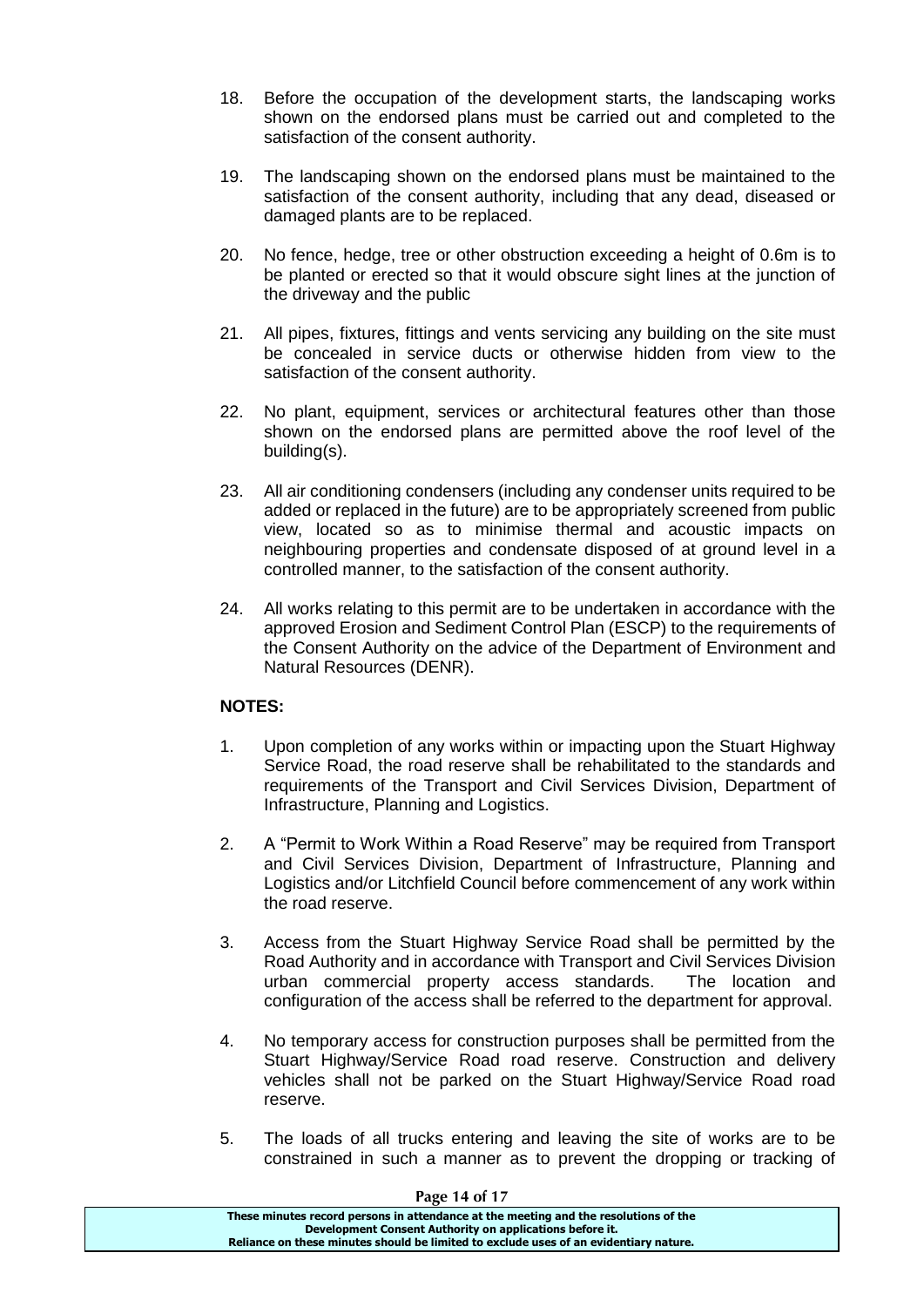materials onto streets. This includes ensuring that all wheels, tracks and body surfaces are free of mud and other contaminants before entering onto the sealed road network. Where tracked material on the road pavement becomes a potential safety issue, the developer will be obliged to sweep and clean material off the road.

- 6. Dryland grassing shall be established on the Stuart Highway Service Road verge fronting the development and shall be undertaken to the Department's standards and requirements.
- 7. Where unfenced, the Stuart Highway/Service Road frontage to be appropriately fenced in accordance with the Departments standards and requirements and any gates provided are to be fixed to open inwards only.
- 8. Any floodlighting or security lighting provided on site is to be shielded in a manner to prevent the lighting being noticeable or causing nuisance to Stuart Highway traffic.
- 9. The finish of any Prime Identification sign, if erected, shall be such that, if illuminated, day and night readability is the same and is of constant display (i.e. not flashing or variable message). The sign shall be positioned:
- (a) so as not to create sun or headlight reflection to motorists; and
- (b) be located entirely (including foundations and aerially) within the subject lot.
- 10. Advertising signage, either permanent or temporary, e.g. 'A' frame, vehicle or trailer mounted shall not be erected or located within the Stuart Highway road reserve.
- 11. Notwithstanding any approved plans, signs within Litchfield Council's municipal boundaries are subject to approval under Clause 6.7 (Signs) of the Northern Territory Planning Scheme.
- 12. Any proposed works which fall within the scope of the Construction Industry Long Service Leave and Benefits Act must be notified to NT Build by lodgement of the required Project Notification Form. Payment of any levy must be made prior to the commencement of any construction activity. NT Build should be contacted via email [\(info@ntbuild.com.au\)](mailto:info@ntbuild.com.au) or by phone on 08 89364070 to determine if the proposed works are subject to the Act.
- 13. The Power and Water Corporation advises that the Water and Sewer Services **Development** Development Section [\(landdevelopmentnorth@powerwater.com.au\)](mailto:landdevelopmentnorth@powerwater.com.au) and Power Network Engineering Section [\(powerconnections@powerwater.com.au\)](mailto:powerconnections@powerwater.com.au) should be contacted via email a minimum of 1 month prior to construction works commencing in order to determine the Corporation's servicing requirements, and the need for upgrading of on-site and/or surrounding infrastructure.
- 14. If you choose NBN to service your development, you will need to enter into a development agreement with NBN. The first step is to register the development via [http://www.nbnco.com.au/develop-or-plan-with-the](http://www.nbnco.com.au/develop-or-plan-with-the-nbn/new-developments.html)[nbn/new-developments.html](http://www.nbnco.com.au/develop-or-plan-with-the-nbn/new-developments.html) once registered NBN will be in contact to discuss the specific requirements for the development. NBN requires you to apply at least 3 months before any civil works commence. All telecommunications infrastructure should be built to NBN guidelines found at

| Page 15 of 17                                                                         |
|---------------------------------------------------------------------------------------|
| These minutes record persons in attendance at the meeting and the resolutions of the  |
| Development Consent Authority on applications before it.                              |
| Reliance on these minutes should be limited to exclude uses of an evidentiary nature. |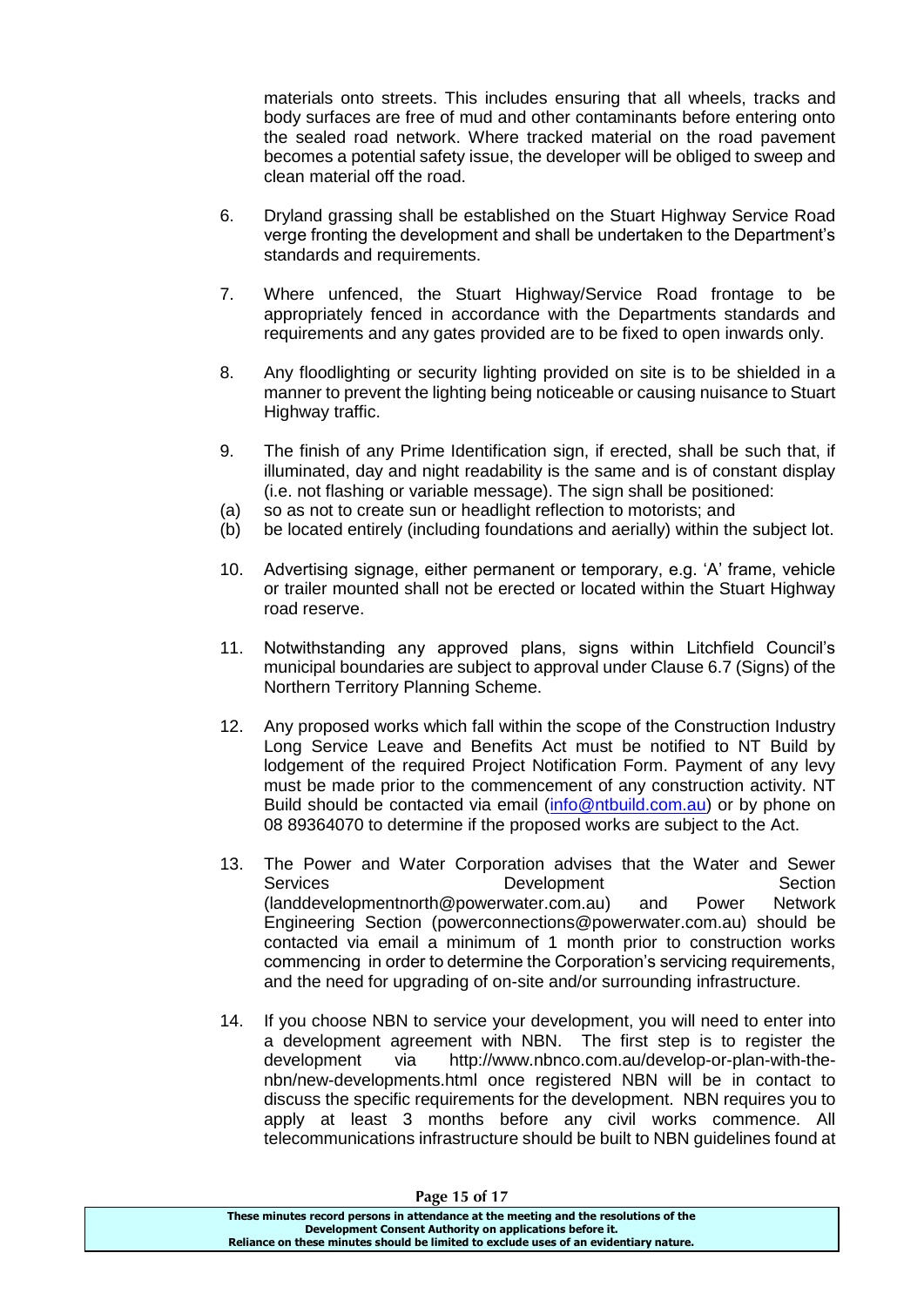[http://www.nbnco.com.au/develop-or-plan-with-the-nbn/new](http://www.nbnco.com.au/develop-or-plan-with-the-nbn/new-developments/builders-designers.html)[developments/builders-designers.html.](http://www.nbnco.com.au/develop-or-plan-with-the-nbn/new-developments/builders-designers.html)

#### **REASONS FOR THE DECISION**

1. Pursuant to section 51(a) of the *Planning Act*, the consent authority must take into account any planning scheme that applies to the land to which the application relates.

The proposal for showroom sales is consistent with the requirements of the NT Planning Scheme and the purpose and intent of Zone C (Commercial) within the Coolalinga activity centre. The development is of a scale and character similar to that of the development in the area and generally complies with the relevant requirements of the NT Planning Scheme.

A variation to Clause 6.5.3 (Parking Layout) sub-clause 3(g) to vary the landscape buffer to the car parking area from 3m to a varying depth of 2m to 0.5m can be granted as per Clause 2.5 (Exercise Discretion by the Consent authority) as special circumstances apply. In this instance, the authority considers the variation acceptable due to the truncation that occurs on the corner of the Stuart Highway service road and Fairweather Crescent; the additional landscaping provided along the service road frontage, the bike rack area and between a number of car parking spaces to offset the variation sought. In addition, the application indicates that the reduction to the landscape buffer on the corner of the site will also cater for larger four wheel drive vehicles which will provide for more appropriate traffic movement on site.

2. Pursuant to section 51(e) of the *Planning Act*, the consent authority must take into consideration any submissions made under section 49, and any evidence or information received under section 50, in relation to the development application.

One public submission was received in relation proposed landscaping along the road frontages and generally landscaping of developments within the Coolalinga area. It is considered that the submitter's concerns are addressed in the reasons for the recommendation and the conditions included in the development permit.

3. Pursuant to Section 51(j) of the *Planning Act*, the consent authority must take into consideration the capability of the land to which the proposed development relates to support the proposed development and the effect of the development on the land and on other land, the physical characteristics of which may be affected by the development.

The land is relatively flat and cleared. The adjoining sites are undeveloped however the proposal is considered to be compatible with the Coolalinga activity centre. Provided stormwater is appropriately managed, the land is considered capable of supporting the proposed development. A condition precedent has been included to ensure stormwater is managed to the requirements of Litchfield Council.